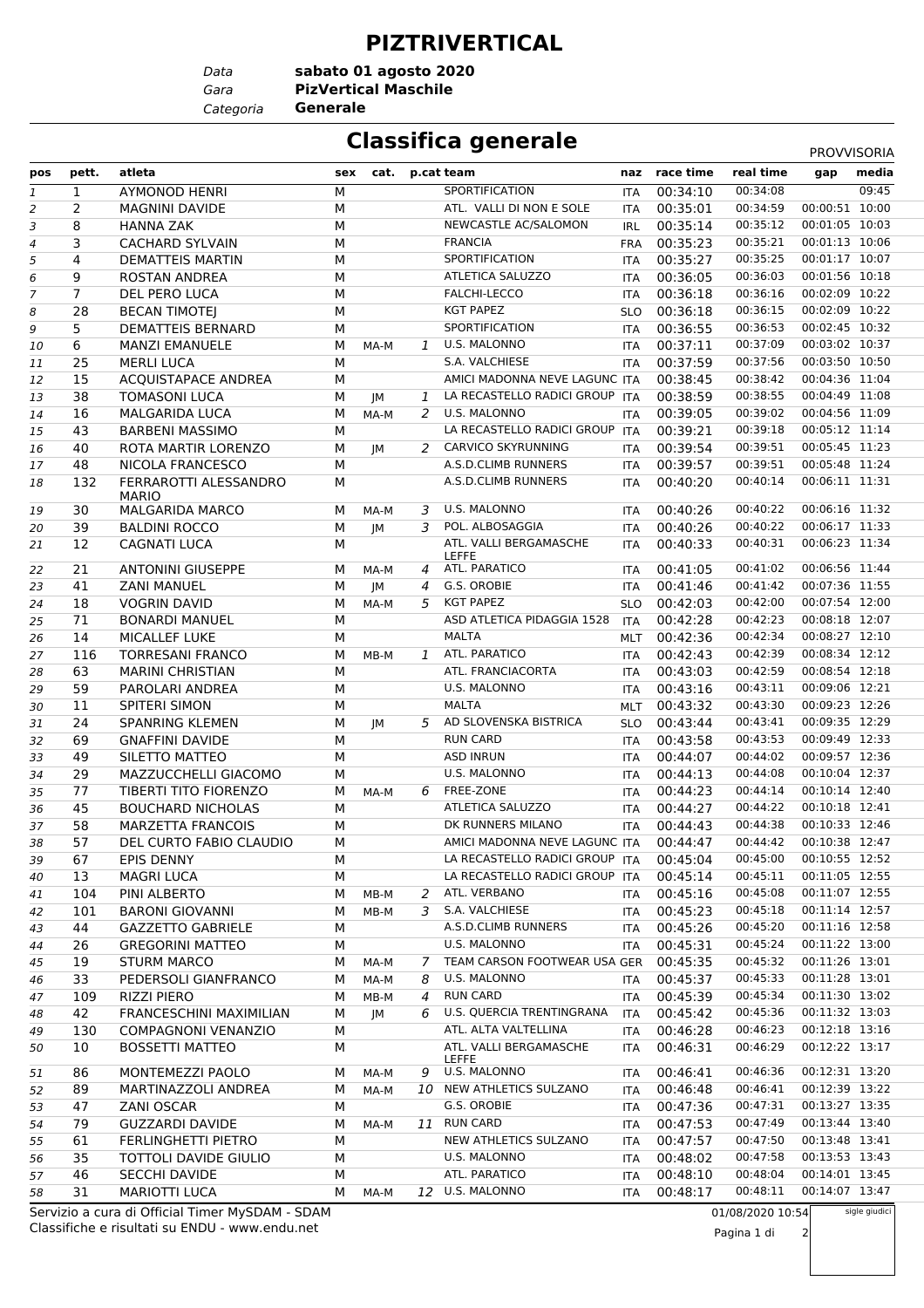## **Classifica generale**

| PROVVISORIA |                    |                             |     |      |    |                                          |            |           |           |                |       |
|-------------|--------------------|-----------------------------|-----|------|----|------------------------------------------|------------|-----------|-----------|----------------|-------|
| pos         | pett.              | atleta                      | sex | cat. |    | p.cat team                               | naz        | race time | real time | gap            | media |
| 59          | 54                 | <b>MARTIN DANIEL</b>        | M   |      |    | <b>RUN CARD</b>                          | <b>ITA</b> | 00:48:17  | 00:48:10  | 00:14:08 13:47 |       |
| 60          | 20                 | <b>GRECH GERALD</b>         | M   | MA-M | 13 | MALTA                                    | <b>MLT</b> | 00:48:22  | 00:48:19  | 00:14:13 13:48 |       |
| 61          | 90                 | <b>BOLPAGNI UBER</b>        | M   | MA-M |    | 14 ATL. RODENGO SAIANO MICO              | <b>ITA</b> | 00:48:22  | 00:48:17  | 00:14:13 13:49 |       |
| 62          | 27                 | <b>FOI MATTIA</b>           | M   |      |    | <b>U.S. MALONNO</b>                      | <b>ITA</b> | 00:48:30  | 00:48:24  | 00:14:21 13:51 |       |
| 63          | 75                 | DA SILVA LOPES              | M   | MA-M | 15 | <b>RUN CARD</b>                          | <b>POR</b> | 00:48:52  | 00:48:47  | 00:14:43 13:57 |       |
|             |                    | <b>IHONNATHAN ALEXANDER</b> |     |      |    |                                          |            |           |           |                |       |
| 64          | 65                 | LAINI GIACOMO               | M   |      |    | <b>RUN CARD</b>                          | <b>ITA</b> | 00:49:19  | 00:49:12  | 00:15:10 14:05 |       |
| 65          | 34                 | <b>FARRUGIA RYAN</b>        | M   |      |    | <b>MALTA</b>                             | MLT        | 00:49:24  | 00:49:22  | 00:15:15 14:06 |       |
| 66          | 93                 | <b>ARCANI DAVIDE</b>        | M   | MA-M | 16 | A. S. D. BOGNANCO                        | <b>ITA</b> | 00:49:26  | 00:49:22  | 00:15:17 14:07 |       |
| 67          | 60                 | <b>TRUSSARDI SIMONE</b>     | M   |      |    | <b>GRUPPO SPORTIVO ALPINI</b>            | <b>ITA</b> | 00:49:39  | 00:49:33  | 00:15:30 14:11 |       |
| 68          | 91                 | <b>GUSMEROLI EGIDIO</b>     | м   | MA-M |    | <b>SOVERE</b><br>17 G.S. C.S.I. MORBEGNO | <b>ITA</b> | 00:49:42  | 00:49:34  | 00:15:33 14:11 |       |
| 69          | 117                | <b>CALUFETTI PIETRO</b>     | м   | MB-M | 5  | U.S. MALONNO                             | <b>ITA</b> | 00:50:27  | 00:50:24  | 00:16:18 14:24 |       |
|             |                    | <b>GIACOMO</b>              |     |      |    |                                          |            |           |           |                |       |
| 70          | 87                 | <b>BARBIERI GIUSEPPE</b>    | м   | MA-M | 18 | <b>RUN CARD</b>                          | <b>ITA</b> | 00:50:30  | 00:50:22  | 00:16:21 14:25 |       |
| 71          | 51                 | <b>BAZZANA DAVIDE</b>       | M   |      |    | <b>RUN CARD</b>                          | ITA        | 00:50:40  | 00:50:33  | 00:16:31 14:28 |       |
| 72          | 78                 | <b>BIANCHI MARCO</b>        | M   | MA-M | 19 | U.S. MALONNO                             | <b>ITA</b> | 00:50:51  | 00:50:44  | 00:16:41 14:31 |       |
| 73          | 55                 | <b>BONALDI RUBEN</b>        | M   |      |    | G.S. OROBIE                              | <b>ITA</b> | 00:51:10  | 00:51:04  | 00:17:00 14:36 |       |
| 74          | 103                | MILIA CALOGERO              | M   | MB-M | 6  | <b>U.S. MALONNO</b>                      | <b>ITA</b> | 00:51:24  | 00:51:19  | 00:17:15 14:41 |       |
| 75          | 106                | <b>STITZ ANDREA</b>         | M   | MB-M | 7  | <b>AUSTRIA</b>                           | <b>AUT</b> | 00:51:34  | 00:51:27  | 00:17:25 14:43 |       |
| 76          | 108                | NICOLAIZEAU CHRISTOPHE      | м   | MB-M | 8  | <b>FRANCIA</b>                           | <b>FRA</b> | 00:51:36  | 00:51:29  | 00:17:27 14:44 |       |
| 77          | 96                 | <b>FANTUZZI PARIDE</b>      | M   | MA-M | 20 | <b>CORRINTIME</b>                        | ITA        | 00:51:39  | 00:51:27  | 00:17:30 14:45 |       |
| 78          | 82                 | <b>GIUDICI TARCISIO</b>     | M   | MA-M | 21 | G.S. A.MARINELLI COMENDUNO               | <b>ITA</b> | 00:51:56  | 00:51:48  | 00:17:47 14:50 |       |
| 79          | 66                 | <b>BERTOCCHI SIMONE</b>     | M   |      |    | <b>RUN CARD</b>                          | <b>ITA</b> | 00:52:10  | 00:52:02  | 00:18:01 14:54 |       |
| 80          | 56                 | <b>GHENDA STEFANO</b>       | M   |      |    | <b>TREVISATLETICA</b>                    | <b>ITA</b> | 00:52:33  | 00:52:27  | 00:18:24 15:00 |       |
| 81          | 125                | <b>MANGILI FLAVIO</b>       | M   | MC-M | 1  | ATL. PARATICO                            | <b>ITA</b> | 00:52:43  | 00:52:37  | 00:18:34 15:03 |       |
| 82          | 131                | <b>LARATORE MARCO</b>       | M   | MA-M | 22 | ATLETICA SALUZZO                         | ITA        | 00:52:54  | 00:52:49  | 00:18:45 15:06 |       |
| 83          | 70                 | <b>MAFFEIS SIMONE</b>       | M   |      |    | LA RECASTELLO RADICI GROUP               | <b>ITA</b> | 00:53:02  | 00:52:50  | 00:18:53 15:09 |       |
| 84          | 62                 | <b>ZENONI MICHELE</b>       | M   |      |    | U.S. MALONNO                             | <b>ITA</b> | 00:53:05  | 00:52:56  | 00:18:56 15:09 |       |
| 85          | 53                 | ZANI ANDREA                 | M   |      |    | G.S. OROBIE                              | <b>ITA</b> | 00:53:07  | 00:53:01  | 00:18:58 15:10 |       |
| 86          | 111                | <b>GATTI ALBERTO</b>        | M   | MB-M | 9  | ATL. PARATICO                            |            | 00:54:07  | 00:54:01  | 00:19:58 15:27 |       |
| 87          | 134                | <b>KHATOUI YOUSSEF</b>      | M   |      |    | ATL. VALLECAMONICA                       | <b>ITA</b> | 00:54:48  | 00:54:45  | 00:20:39 15:39 |       |
| 88          | 102                | <b>FONTANA GIANPAOLO</b>    | м   | MB-M | 10 | S.A. VALCHIESE                           | <b>ITA</b> | 00:55:11  | 00:55:04  | 00:21:02 15:45 |       |
| 89          | 80                 | CALVETTI LUCIANO            | M   | MA-M | 23 | U.S. MALONNO                             | ITA        | 00:55:15  | 00:55:04  | 00:21:06 15:46 |       |
| 90          | 99                 | <b>BONOMELLI LUCA</b>       | M   | MA-M | 24 | U.S. MALONNO                             | <b>ITA</b> | 00:55:28  | 00:55:19  | 00:21:19 15:50 |       |
| 91          | 81                 | POETINI GIULIANO            | м   | MA-M | 25 | U.S. MALONNO                             | ITA        | 00:56:37  | 00:56:27  | 00:22:28 16:10 |       |
| 92          | 110                | <b>VENDER GINO</b>          | M   | MB-M | 11 | S.A. VALCHIESE                           | <b>ITA</b> | 00:56:46  | 00:56:39  | 00:22:37 16:12 |       |
| 93          | 122                | <b>TORCHITTI VITTORIO</b>   | M   | MC-M | 2  | LA RECASTELLO RADICI GROUP               | <b>ITA</b> | 00:56:46  | 00:56:36  | 00:22:37 16:13 |       |
| 94          | 95                 | <b>BERTAZZOLI MARCO</b>     | M   | MA-M | 26 | ATL. PARATICO                            | <b>ITA</b> | 00:57:21  | 00:57:14  | 00:23:12 16:23 |       |
| 95          | 97                 | <b>ZANI GIOVANNI</b>        | M   | MA-M |    | 27 RUN CARD                              | <b>ITA</b> | 00:57:24  | 00:57:16  | 00:23:15 16:23 |       |
| 96          | 68                 | PELAMATTI GABRIELE          | М   |      |    | U.S. MALONNO                             | <b>ITA</b> | 00:58:00  | 00:57:52  | 00:23:51 16:34 |       |
| 97          | 112                | <b>CORVINO GIULIO</b>       | M   | MB-M | 12 | I SARACENI DI LUCERA                     | ITA        | 00:58:12  | 00:58:07  | 00:24:03 16:37 |       |
| 98          | 133                | <b>VOORTMAN GERRIT</b>      | М   | MB-M | 13 |                                          | ITA        | 00:58:33  | 00:58:29  | 00:24:24 16:43 |       |
| 99          | 129                | <b>BOLLA ANTONELLO</b>      | М   | MC-M | 3  | ATL. CENTRO LARIO                        | <b>ITA</b> | 00:59:28  | 00:59:22  | 00:25:19 16:59 |       |
| 100         | 127                | <b>QUADRONI CELSO</b>       | М   | MC-M | 4  | AMICI MADONNA NEVE LAGUNC ITA            |            | 00:59:51  | 00:59:44  | 00:25:42 17:05 |       |
| 101         | 88                 | <b>STERLI LUIGI</b>         | М   | MA-M | 28 | U.S. MALONNO                             | <b>ITA</b> | 00:59:59  | 00:59:48  | 00:25:49 17:08 |       |
| 102         | 83                 | CONTI ALESSANDRO            | М   | MA-M | 29 | <b>RUN CARD</b>                          | ITA        | 01:00:46  | 01:00:39  | 00:26:37 17:21 |       |
| 103         | 84                 | <b>GAZZOLI DANIELE</b>      | м   | MA-M | 30 | U.S. MALONNO                             | <b>ITA</b> | 01:03:08  | 01:02:56  | 00:28:59 18:02 |       |
| 104         | 113                | RAPELLI STEFANO             | М   | MB-M |    | 14 ATLETICA MONTEROSA FOGU               | ITA        | 01:03:37  | 01:03:23  | 00:29:28 18:10 |       |
|             |                    |                             |     |      |    | <b>ARNAD</b>                             |            |           |           |                |       |
| 105         | 123                | <b>TAGLIETTI PAOLO</b>      | М   | MC-M | 5  | <b>MARATHON CREMONA</b>                  | <b>ITA</b> | 01:05:24  | 01:05:14  | 00:31:14 18:40 |       |
| 106         | 120                | <b>GATTI ALESSANDRO</b>     | М   | MB-M | 15 | <b>RUN CARD</b>                          | ITA        | 01:05:35  | 01:05:23  | 00:31:26 18:44 |       |
| 107         | 118                | <b>BAITELLI ANGELO</b>      | М   | MB-M |    | 16 ATL. PARATICO                         | <b>ITA</b> | 01:05:44  | 01:05:35  | 00:31:34 18:46 |       |
| 108         | 119                | RONGVAUX BERNARD            | М   | MB-M | 17 | <b>FRANCIA</b>                           | FRA        | 01:06:31  | 01:06:23  | 00:32:22 19:00 |       |
| 109         | 121                | DAMIOLI ALBERTO             | М   | MB-M |    | 18 RUNNING CAZZAGO SAN<br><b>MARTINO</b> | ITA        | 01:07:28  | 01:07:19  | 00:33:19 19:16 |       |
| 110         | 105                | LELA FABRIZIO               | М   | MB-M | 19 | U.S. MALONNO                             | <b>ITA</b> | 01:11:15  | 01:11:01  | 00:37:05 20:21 |       |
| 111         | 126                | <b>MARIOTTI ALFREDO</b>     | М   | MC-M | 6  | U.S. MALONNO                             | ITA        | 01:15:03  | 01:14:49  | 00:40:53 21:26 |       |
| 112         | 94                 | MASTROLUCA LUIGI            | М   | MA-M |    | 31 I SARACENI DI LUCERA                  | <b>ITA</b> | 01:19:33  | 01:19:28  | 00:45:23 22:43 |       |
|             |                    | <b>ANTONIO</b>              |     |      |    |                                          |            |           |           |                |       |
| 113         | 92                 | PICCINELLI CESARE           | М   | MA-M |    | 32 ATL. PARATICO                         | <b>ITA</b> | 01:20:56  | 01:20:45  | 00:46:46 23:07 |       |
|             | <b>REDUCED FOR</b> |                             |     |      |    |                                          |            |           |           |                |       |



Leggi questo codice con il tuo smartphone per visualizzare la classifica online

Il giudice